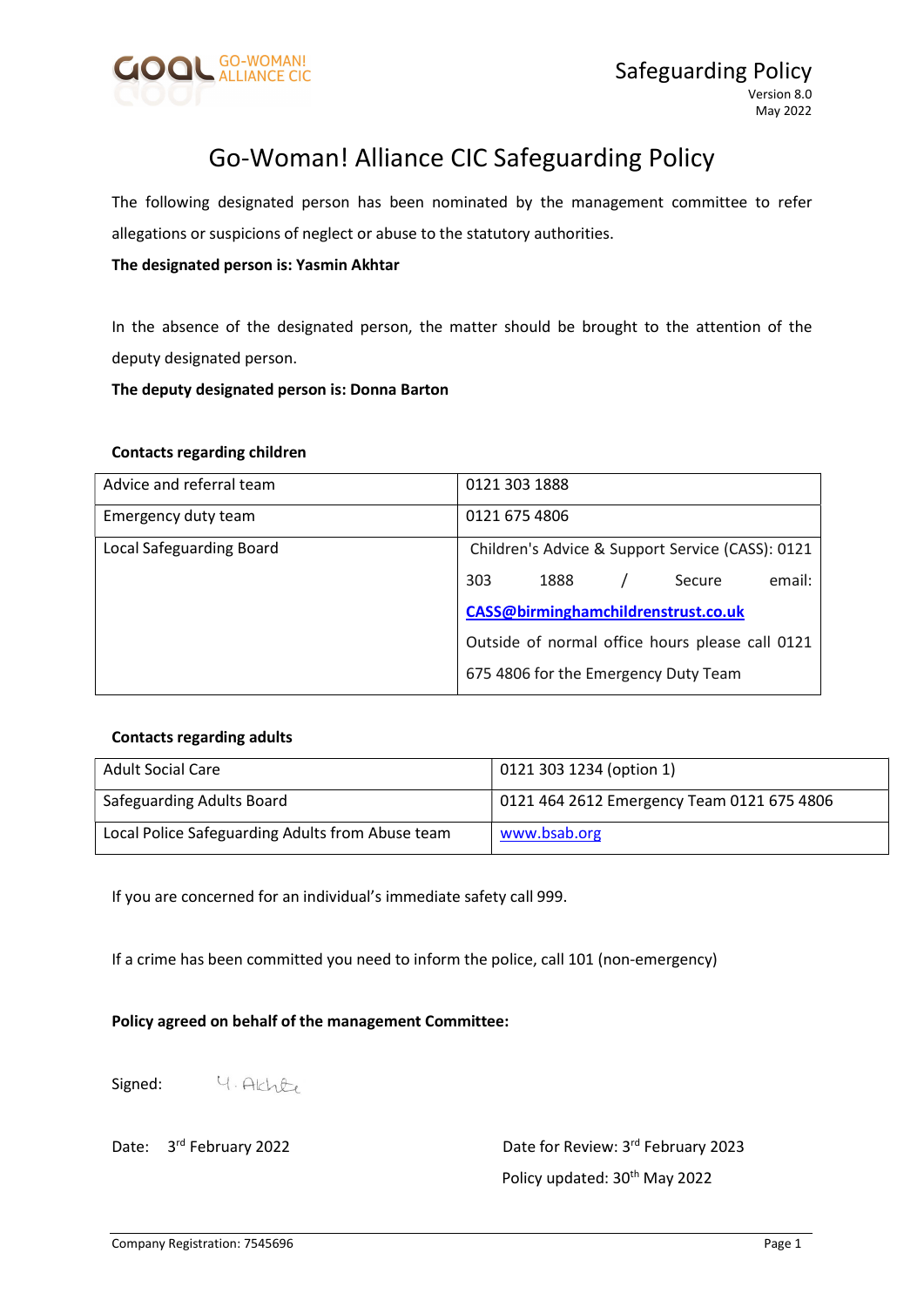# Safeguarding Policy

#### Introduction

Go-Woman! Alliance CIC makes a positive contribution to a strong and safe community and recognises the right of every individual to stay safe.

This policy seeks to ensure that Go-Woman! Alliance CIC undertakes its responsibilities with regard to protection of children and / or vulnerable adults and will respond to concerns appropriately. The policy establishes a framework to support paid and unpaid staff in their practices and clarifies the organisation's expectations.

#### **Objective**

Our aim is to contribute to the personal safety of all children/young people and adults, by promoting safeguarding awareness, good practice and sound transparent procedures.

#### Policy statement

We at Go-Woman! Alliance CIC believe that children/young people and adults have the right to be treated equally and to learn in a safe and friendly environment.

This policy is based on the following principles:

- The welfare of the child/young person and/or adult is paramount.
- Everyone whatever their age, culture, disability, gender, language, racial origin, religious beliefs and/or sexual identity, have the right to protection from neglect and abuse.
- All suspicions and allegations of abuse will be taken seriously and responded to swiftly and appropriately.
- Staff/volunteers are trained to understand the nature of abuse and to be alert to matters of concern (for adults and children). All self-employed staff will be expected to familiarise themselves with the policy and have a clear understanding of their expectation. They will be expected to keep up-to-date with the latest legislations.
- All staff/volunteers working for Go-Woman! Alliance CIC have a responsibility to report concerns to the designated person with responsibility for safeguarding.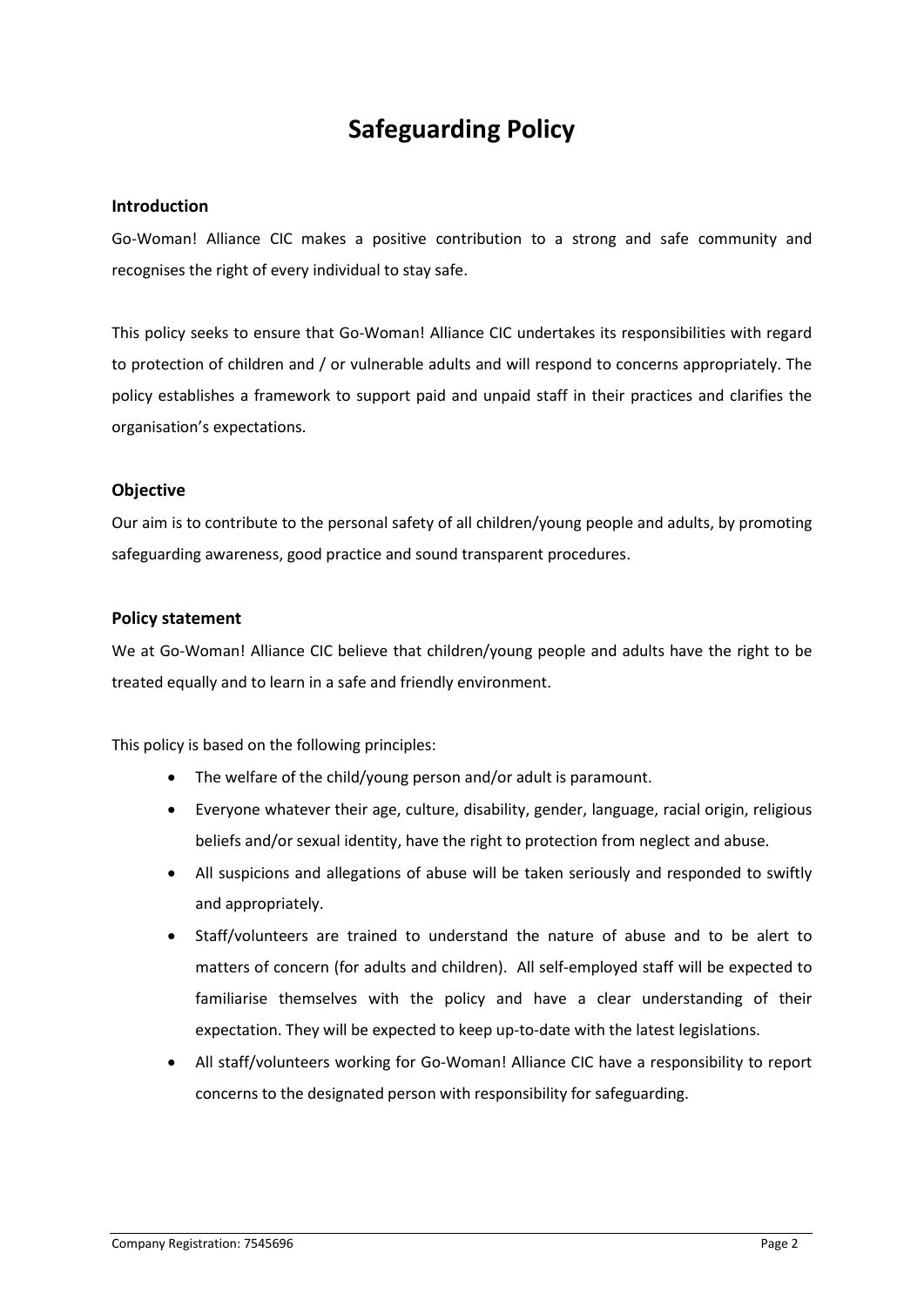#### We aim to safeguard by:

- Adopting safeguarding guidelines through procedures and a code of conduct for staff/volunteers.
- Sharing information about safeguarding and good practice with children/young people, parents and carers and staff/volunteers.
- Sharing information about concerns with agencies who need to know, and involving parents and children/young people and/or adult appropriately
- Following carefully the procedures for recruitment and selection of staff/volunteers.
- Providing effective management for staff/volunteers through support, supervision and training.
- Reviewing our policy and good practice regularly.

#### Supervision:

- All staff/volunteers will be supported via supervisions and daily debrief sessions as and when needed.
- A written contract will be shared by Managers and confirmed via email between Supervisee and Supervisor and signed annually.
- Dates and times will be mutually agreed between Supervisee and Supervisor.

### Please Note: Any member of Go-Woman! Alliance Team can request an in formal/formal supervision in between their designated allocated Supervision schedule.

#### Implementation

The scope of this safeguarding policy is broad ranging and in practice, it will be implemented via a range of policies and procedures within the organisation. These include:

- Grievance and disciplinary procedures
- Health and safety policy
- Equality and diversity policy
- Data protection policy
- Confidentiality policy
- Recruitment and induction
- Staff training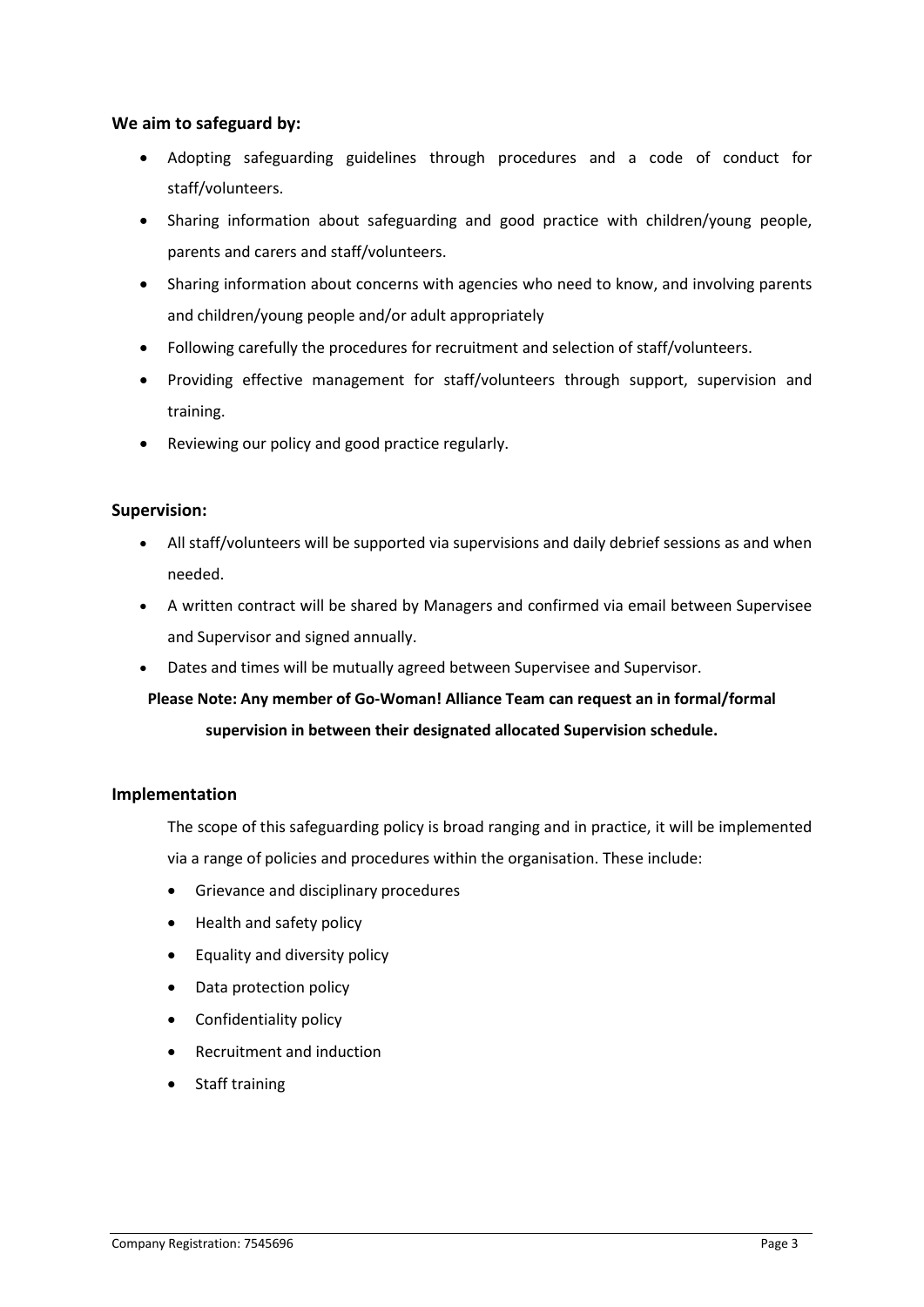## Procedures

#### The role of the designated person

It is the responsibility of the Designated Person to make themselves available for consultation by staff, volunteers, visitors, children/young people/adult at risk and their families or carers.

In the absence of the designated person, a deputy or deputies must be identified. The designated person's role includes:

- Working with the Local Safeguarding Children Board (LSCB) and the Safeguarding Adults Board (SAB) to ensure locally agreed procedures are followed.
- Ensuring that this policy is implemented throughout Go-Woman! Alliance CIC and all of its activities.
- Ensuring that all necessary enquiries, procedures and investigations relating to safeguarding are carried out.
- Reporting results of screening enquiries and preserving 'need to know' levels of confidentiality and access to secure records.
- Ensuring that all confidential records relating to safeguarding matters are kept secure.
- Liaising with social care and the police at a formal and informal level on safeguarding matters.
- Reporting allegations and suspicion of abuse to the appropriate authorities.
- Ensuring that there is adequate induction and training relating to safeguarding awareness of children and adults.
- Ensuring that each activity carried out by the organisation is sound in terms of safeguarding as regards personnel, practices and premises.
- Checking all incident reports made by staff/volunteers, countersigning them and making such reference to the appropriate authority as is appropriate.

#### The role of staff/volunteers

When an incident or disclosure has occurred the individual staff member/volunteer will, without discussing the matter with anyone else, contact the designated officer or appointed deputy.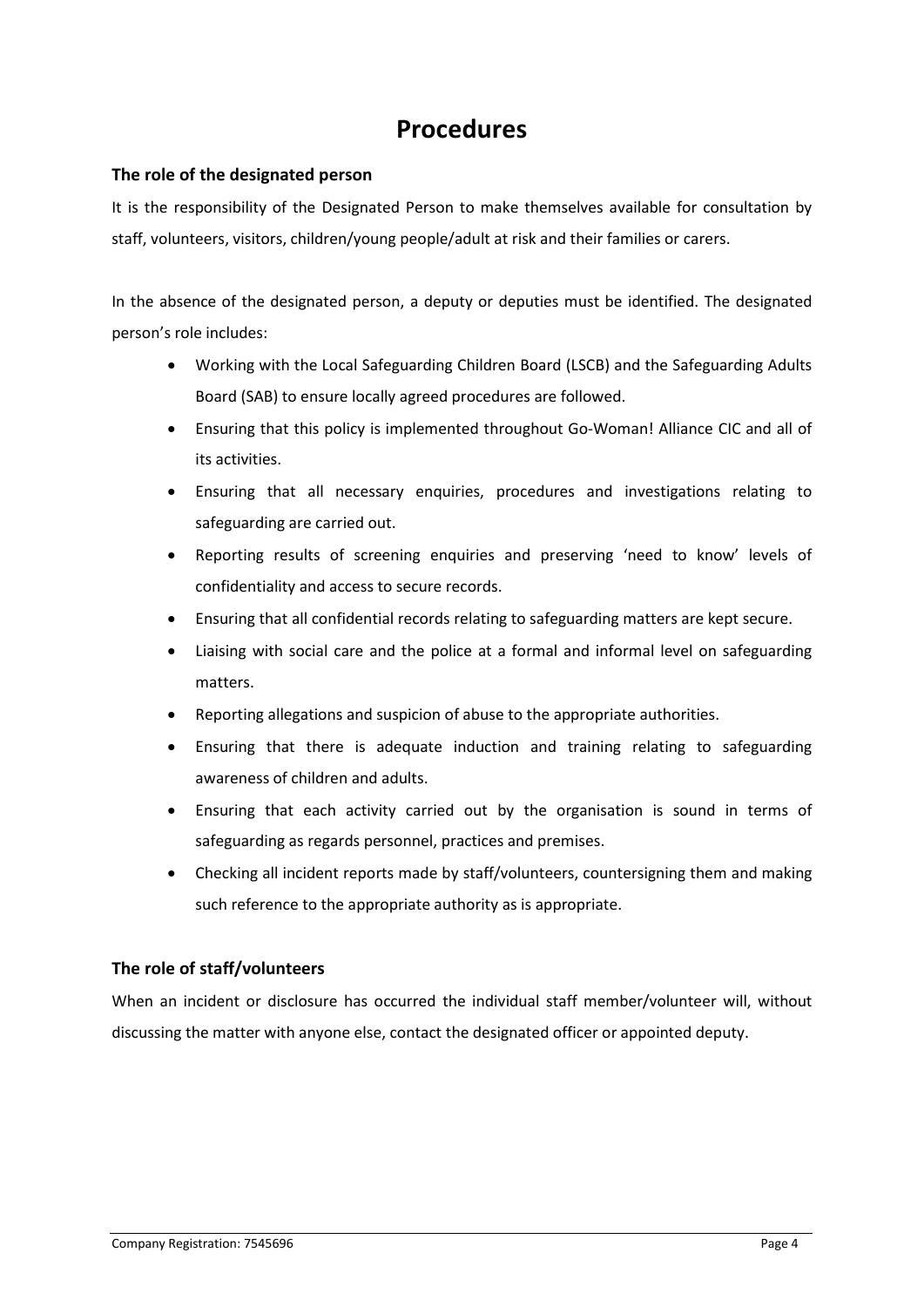#### Safe recruitment

Recruitment is done in line with safe recruitment practices.

All staff/volunteers will:

- Be given a clear job description or role description, setting out expectations for their work and conduct (including a reference to safeguarding responsibilities).
- Show that they meet the person specification for the post or role (where applicable there will be a statement on core competency with regards to safeguarding children and adults).
- Volunteers will fill in a volunteer application form on first appointment and update this annually to update their personal details, previous and current work/volunteering experience and qualifications.
- Supply the names of two referees, who will be contacted personally.
- Be required to complete an enhanced DBS check on appointment (where appropriate), and every three years thereafter, giving photographic and other evidence of identity and including a formal declaration of any criminal convictions.
- Be taken through safeguarding policy and procedure on induction, followed by annual refresher training to remind them of procedures and important concepts.
- Be supervised by Volunteer Co-ordinator Hassina Begum.

#### DBS Gap Management

In order to avoid DBS gaps, the organisation will maintain and review a list of roles across the organisation which involves contact with children/adults at risk. This will be overseen by the designated person.

- A 3 year rolling programme of re-checking DBS's is in place for holders of all identified posts.
- Existing staff (paid or unpaid) who transfer from a role which does not require a DBS check to one which involves contact with children / adults at risk will be subject to a DBS check. All self-employed staff will be expected to provide full DBS checks and ensure that they are kept up-to-date with the latest legislations.

#### Service delivery contracting and sub-contracting

There will be systematic checking of safeguarding arrangements of partner organisations.

Safeguarding will be a fixed agenda item on any partnership reporting meetings.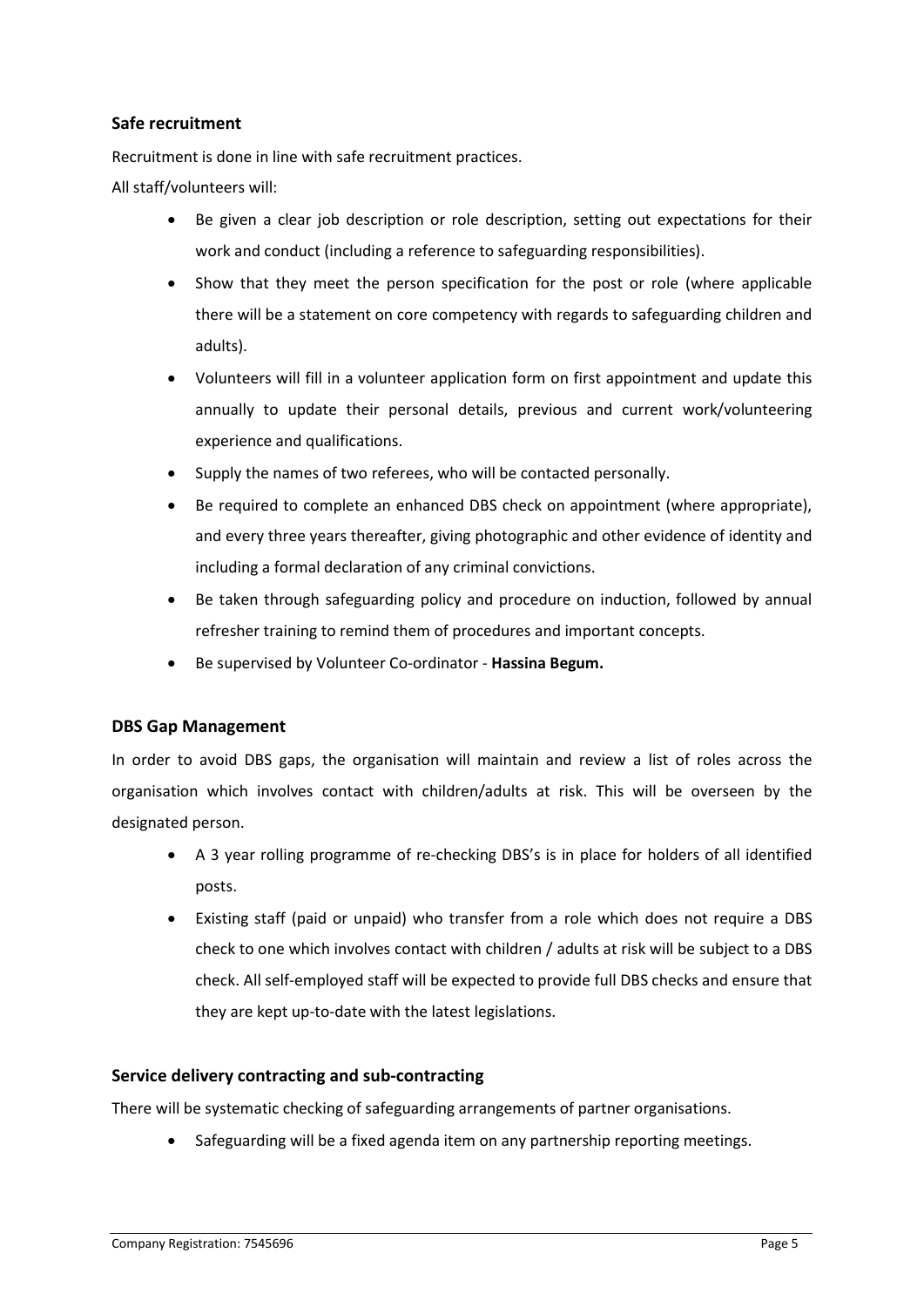Contracts and memorandums of agreement for partnership delivery work will include clear minimum requirements, arrangements for safeguarding and non-compliance procedures'.

#### Communications training and support for staff

#### Induction will include

- Discussion of the Safeguarding Policy (and confirmation of understanding).
- Discussion of other relevant policies (as mentioned in this policy).
- Ensure familiarity with reporting processes, the roles of line manager and Designated Person.

#### **Training**

All staff and volunteers who, through their role, are in contact with children and /or adults at risk will have access to safeguarding training at an appropriate level. Sources and types of training will include:

- Safer working practices.
- Safeguarding children awareness (level 1 and 2 if required).
- Safeguarding adults awareness (level 1 and 2 if required).
- $\bullet$  Inter-agency training (for those with case work)

#### Communications and discussion of safeguarding issues

Commitment to the following communication methods will ensure effective communication of safeguarding issues and practice. Mechanisms for enabling effective discussion of safeguarding issues between staff include:

- Encouraging open discussion (e.g. during supervision and team meetings) to identify and barriers to reporting so that they can be addressed.
- Inclusion of safeguarding as a discussion prompt during supervision meetings/ appraisals to encourage reflection.
- How staff are reminded about policies and procedures, we provide annual refresher briefings with the designated person.
- Provision of a clear and effective reporting procedure which encourages reporting of concerns.
- Participation if required in multi-agency safeguarding procedures and meetings in order to be involved in child/ adult protection procedures.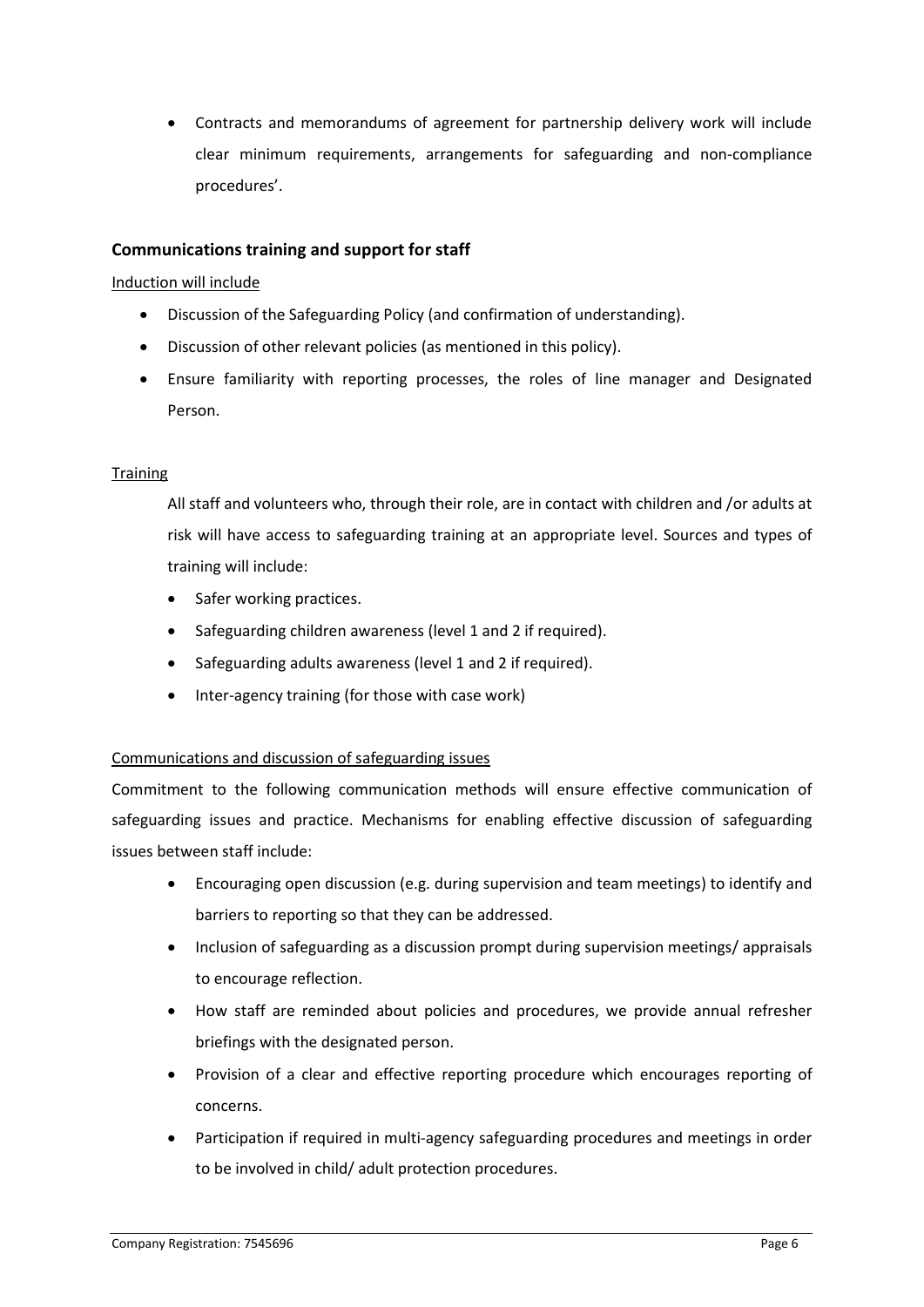• Safeguarding will be a standing item on agendas for team meetings, management committee board meetings and one-to-ones/supervisions regularly.

#### Professional boundaries

Professional boundaries are what define the limits of a relationship between a worker (paid or unpaid) and a service user. They are a set of standards we agree to uphold that allows this necessary and often close relationship to exist while ensuring the correct detachment is kept in place.

We expect staff to protect the professional integrity of themselves and the organisation.

The following professional boundaries must be adhered to:

- We do not allow paid or unpaid staff to give gifts to or receive gifts from service users. However, gifts may be provided by the organisation as part of a planned activity.
- Do not use of abusive language.
- Avoid accepting responsibility for any valuables on behalf of a service user.
- Avoid being in a situation where you are alone with a child or adult at risk, e.g. taking a child/young person to an event, or dropping them off in your car.
- Avoid spending excessive amounts of time alone with service users away from others.
- Never accept gifts/ rewards or hospitality from individuals as an inducement for either doing/ not doing something in their official capacity.
- Never accept money as a gift/ or borrow money from or lending money to service users.
- Never pass on service users' personal contact details.
- Never take family members to a service user's home.
- Never use of punishment or chastisement.
- Never, engage in rough, physical or sexually provocative games, including horseplay.
- Never, allow or engage in any form of inappropriate touching.
- Never allow individuals to use inappropriate language unchallenged.
- Never make sexually suggestive comments, even in fun.
- Never reduce an individual to tears as a form of control.
- Never allow allegations to go unchallenged, unrecorded or not acted upon.
- Never do things of a personal nature that they are able do for themselves.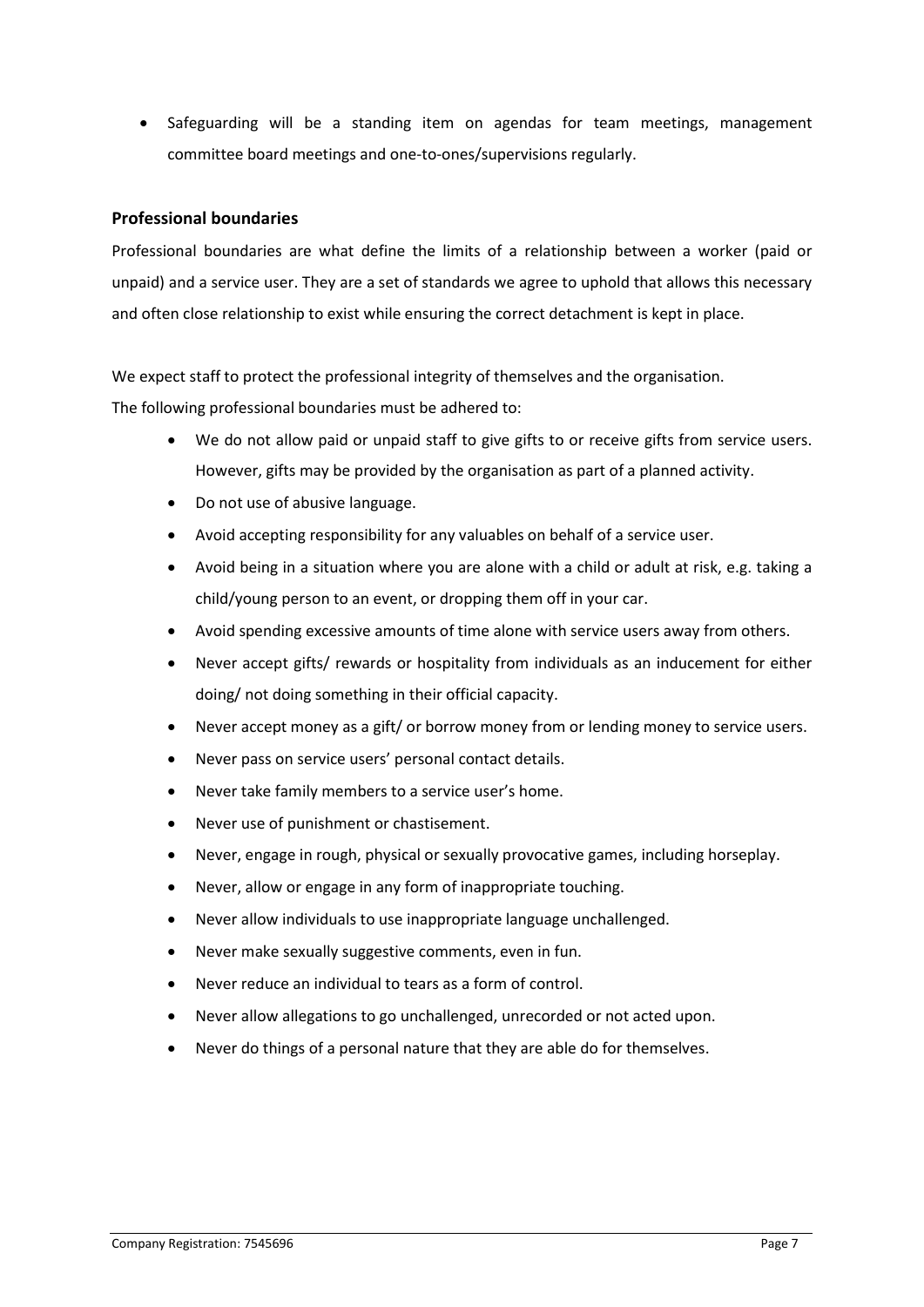#### Please note

It may sometimes be necessary for staff/volunteers to do things of a personal nature for children/young people and/or adult at risk, particularly if they are young or disabled. These tasks should be carried out only with the full understanding and consent of parents/carers and of the individual involved. An agreed and signed plan should be developed stating tasks needed and how these tasks will be carried out. There is a need to be responsive to a person's reactions. If a person is fully dependent on you, talk with him/her about what you are doing and give choices, where possible. This is particularly so if you are involved in any dressing or undressing of outer clothing or where there is physical contact - for example, lifting or assisting a child/young person to carry out particular activities. Avoid taking on the responsibility for tasks for which you are not appropriately trained.

#### Visiting a service users/learners home address:

If for any reason you visit an address, and no one answers the door, but you are aware that there is a young child or a child who you feel is vulnerable in the house, you have a duty to inform the police that you suspect a young child is at home alone. This also applies to any member of the public in our daily life.

#### Safeguarding is everyone's responsibility

#### Guidance for staff when home working:

 All communications/information in regards to service users/learners will be anonymised using unique registration codes.

#### Guidance for staff:

On-line virtual sessions: Children/Adults:

#### When working on-line virtually staff will:

- Agree with Adult learners/children and their parents:
- what activities will take place during sessions and what the tutoring will cover
- where sessions will take place
- whether there is any extra support the child needs, for example if they have a special educational need or disability (SEND) or additional needs
- where parents or carers will be during the session (ideally they should be within earshot so that you are never completely alone with a child).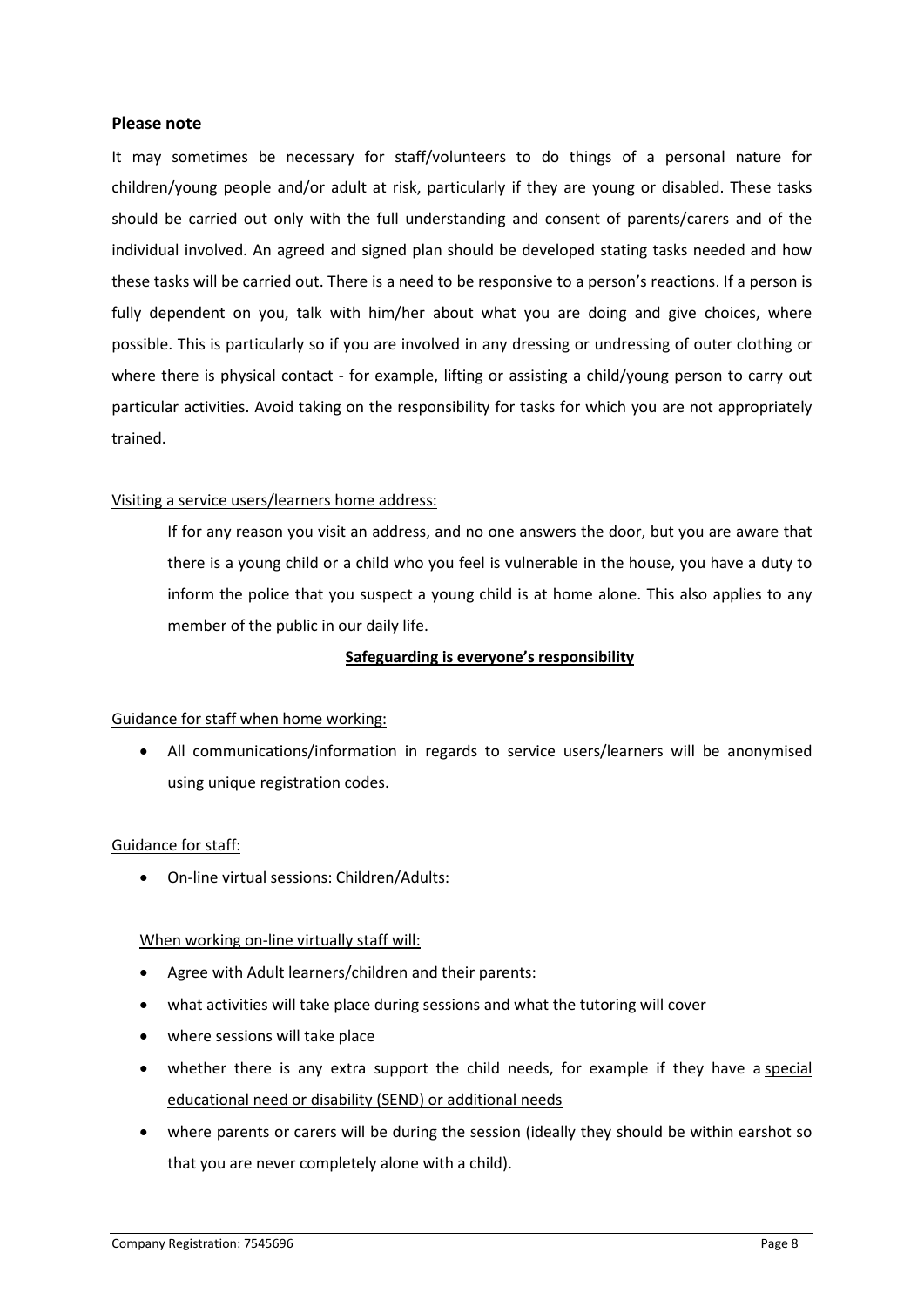discuss Go-Woman! Alliance's safeguarding and child protection policies and procedures.

#### Creating a safe environment

Go-Woman! Alliance feel It is important to create an environment where children and young people feel safe and able to learn.

Whether the learner/tutor/child/adult is in their own or somebody else's home, a tutoring centre or a school, make sure you and the child are both are comfortable with the environment.

- Staff are required to wear headphones when a service user/learner may be discussing/divulging personal information?
- Is there a desk or table to work at? Is the space big enough? (If you're working online, you and the child should still both sit at a table or desk where possible).
- Is there anything inappropriate in the room that needs to be removed, for example posters with bad language or nudity? If you're working online, do you have a neutral background
- Is there any confidential information in the room that should be removed (such as bank statements)?
- If you're in your own home, are there any personal items (such as photographs) that you should remove in order to maintain the professional relationship?
- If you're using a computer during a face-to-face session, or sharing screens online, be mindful of what a child might see on your computer - only open things that are needed for the session.
- Other people in your home You should consider the other people who live in your home are they likely to wander into your session, or in the background of a video call? Make sure the child won't hear or see anything inappropriate.
- You should also check that nobody who lives in your household has been disqualified from working with children.

In England, anyone who lives in the same household as another person who has been disqualified from working with children, can also be disqualified from working with children in domestic premises.

This is called disqualification by association. See legislation and guidance tab for more information about disqualification by association.

leave the door to the room open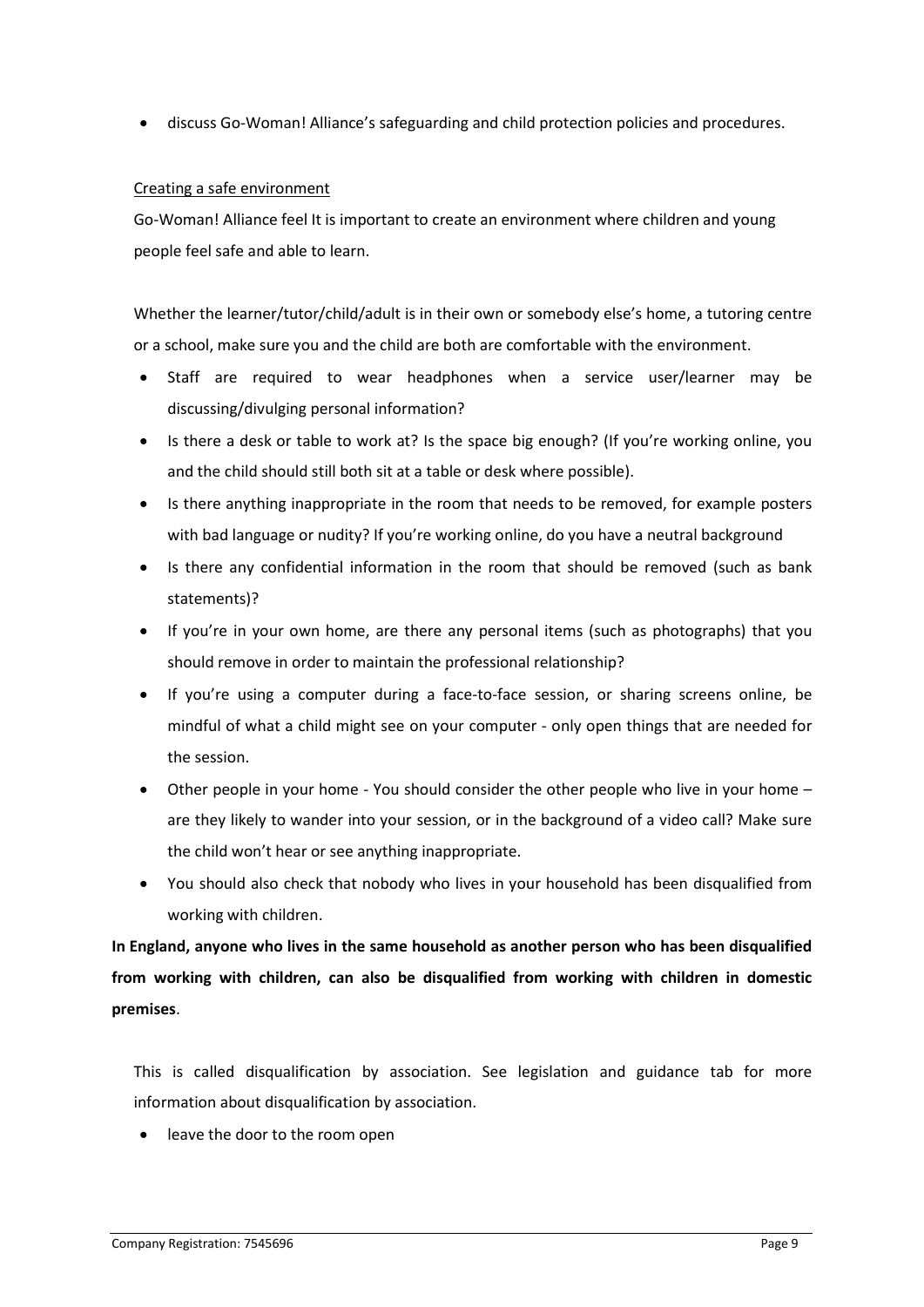make sure there is another adult within earshot and/or give parents the option of sitting in on the session. If a parent is not visible. Occasionally call out to the Parent to check they are in earshot.

#### Keeping parents and carers up-to-date

It's good practice to keep notes about what you've covered in every session. You should also note down anything that concerns you.

Spend five minutes/phone calls at the end of each session updating parents and carers on how the session went. This is also a good opportunity to discuss areas where you need support, for example if a child is displaying challenging behaviour, is struggling with a particular subject or is anxious about something.

#### Introductory training courses

Browse our introductory training courses to help you learn how to recognise, respond and report concerns about a child's welfare.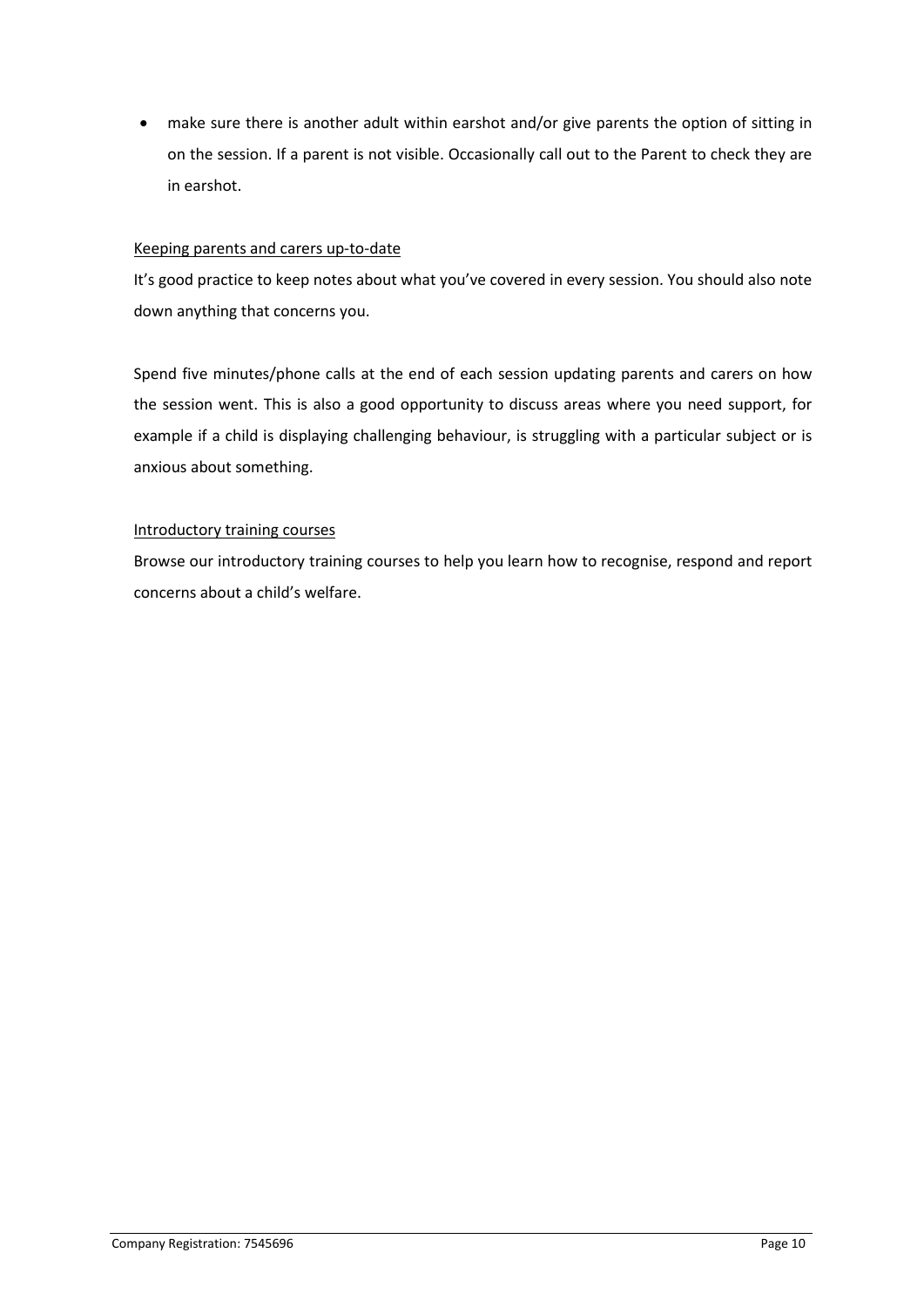#### Reporting

The process outlined below details the stages involved in raising and reporting safeguarding concerns at Go-Woman! Alliance CIC.

Communicate your concerns with your immediate manager Seek medical attention for the vulnerable person if needed Discuss with parents of child or with vulnerable person. Obtain permission to make referral if safe and appropriate if needed, seek advice from the Children and Families helpdesk or Adults helpdesk Complete the Local Authority Safeguarding Vulnerable Groups Incident Report Form if required and submit to the local authority within 24 hours of making a contact Ensure that feedback from the Local Authority is received and their response recorded

If the immediate manager is implicated, then refer to their line manager or peer.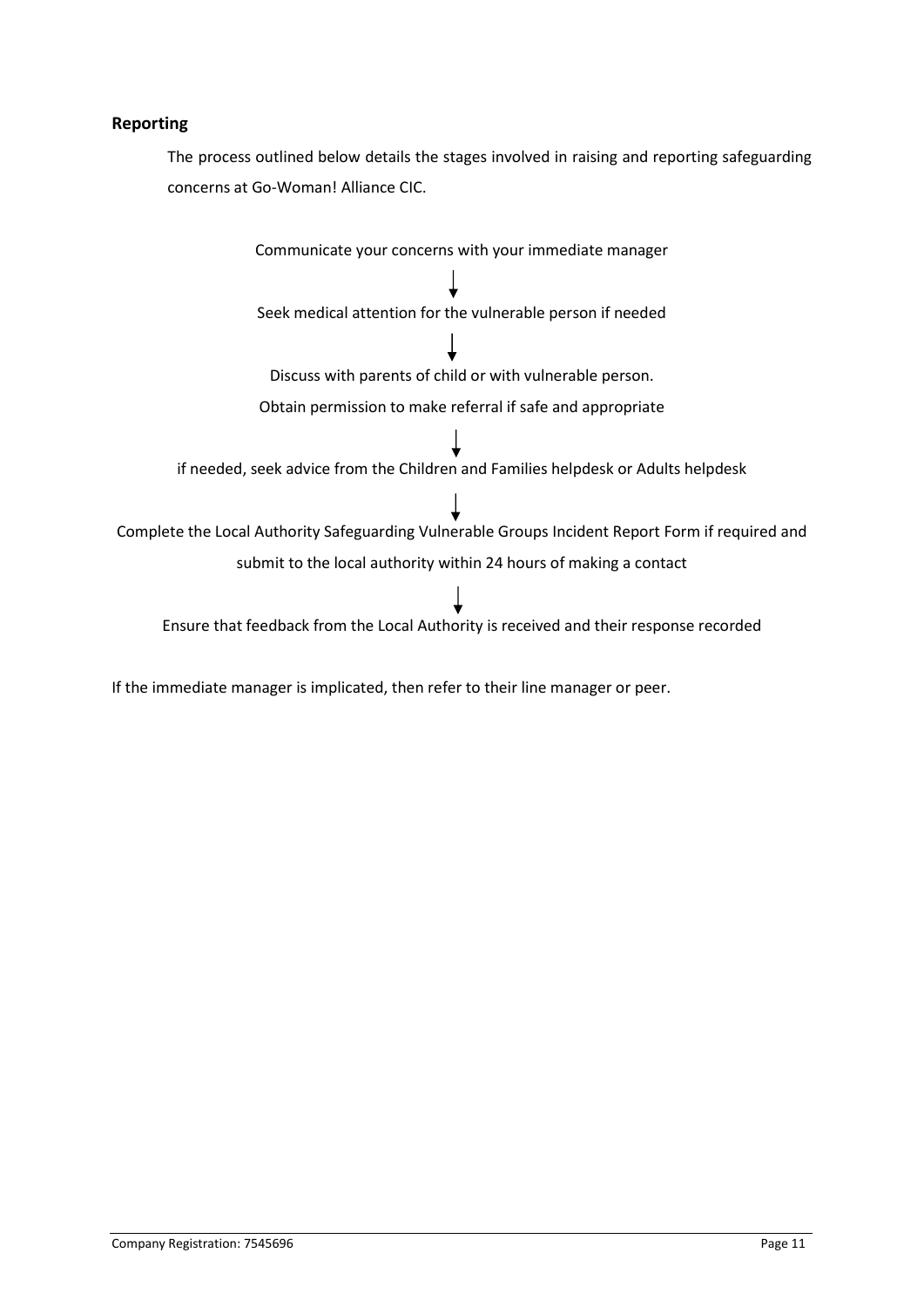## Responding to allegations of abuse

#### Allegations against a member of staff/volunteer

Go-Woman! Alliance CIC recognises its duty to report concerns or allegations against its staff (paid or unpaid) within the organisation or by a professional from another organisation.

We will fully support and protect anyone who, in good faith, reports their concern that a colleague is, or may be, abusing a child/young person and/or adult.

The process for raising and dealing with allegations is as follows:

- 1. Any member of staff (paid or unpaid) from Go-Woman! Alliance CIC is required to report any concerns in the first instance to their line manager/ safeguarding manager/ peer.
- 2. Contact local authority for advice. 0121 303 1234 (option 1)
- 3. Follow the advice provided

Where there is a complaint against a member of staff/volunteer, there may be three types of investigation: criminal investigation, child/adult protection investigation or disciplinary/misconduct investigation. The results of the police and child/adult protection investigation may well influence the disciplinary investigation, but this will not necessarily be the case.

In the first instance you should report the allegation to the designated person or in their absence the deputy designated person (use the reporting sheet appendix 3).

The designated person will contact the Local Authority Designated Officer (LADO) for children or if the allegation is in relation to abuse of an adult the Adults Helpdesk (Social Care), who will conduct an investigation into the allegation.

#### Internal enquiries and suspension

The designated person will make an immediate decision about whether any individual accused of abuse should be temporarily suspended, pending further police and social care inquiries.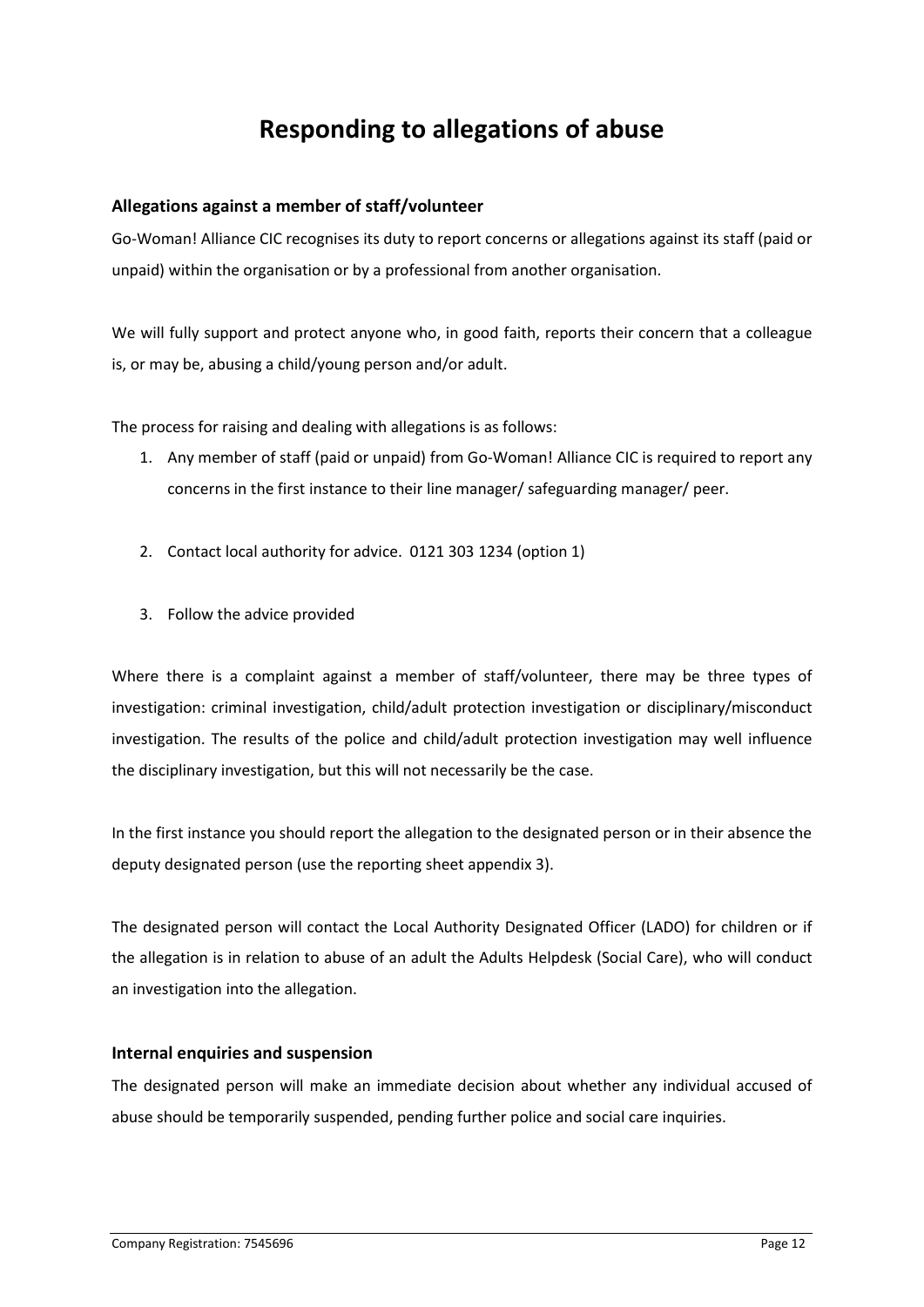Irrespective of the findings of the social care or police inquiries, the organisation will assess all individual cases to decide whether a member of staff or volunteer can be reinstated and how this can be handled sensitively. This may be a difficult decision, particularly where there is insufficient evidence to uphold any action by the police. In such cases, the organisation must reach a decision based upon the available information. This might suggest that, on a balance of probability, it is more likely than not that the allegation is true. The welfare of the child/young person and/or adult must remain of paramount importance throughout.

#### Concerns about poor practice

If, following consideration, the allegation is clearly about poor practice, this will be dealt with as a misconduct issue.

If the allegation is about poor practice by the organisation's designated person, or if the matter has been handled inadequately and concerns remain, it should be reported to their line manager, who will advise how to deal with the allegation and whether or not the organisation should initiate disciplinary proceedings.

The processes for raising and dealing with allegations are in line with local procedures set out by the Local Safeguarding Board and the Safeguarding Adults Board.

#### What to do if you suspect that abuse may have occurred.

#### 1. You must report your concerns immediately to the designated person.

The designated person will:

- Obtain information from staff/volunteers, children/young people or parents/carers who have child or adult protection concerns and record this information.
- Assess the information quickly and carefully and ask for further information, as appropriate.
- Consult with adult/children's social care.
- Ensure that the parents/carers of the child/young person and/or adult are contacted as soon as possible, following advice from the social care department (as long as this does not place the individual at risk).
- Make a referral to the Local Safeguarding Board (children) or Safeguarding Adults Board within 24 hours or to the police without delay.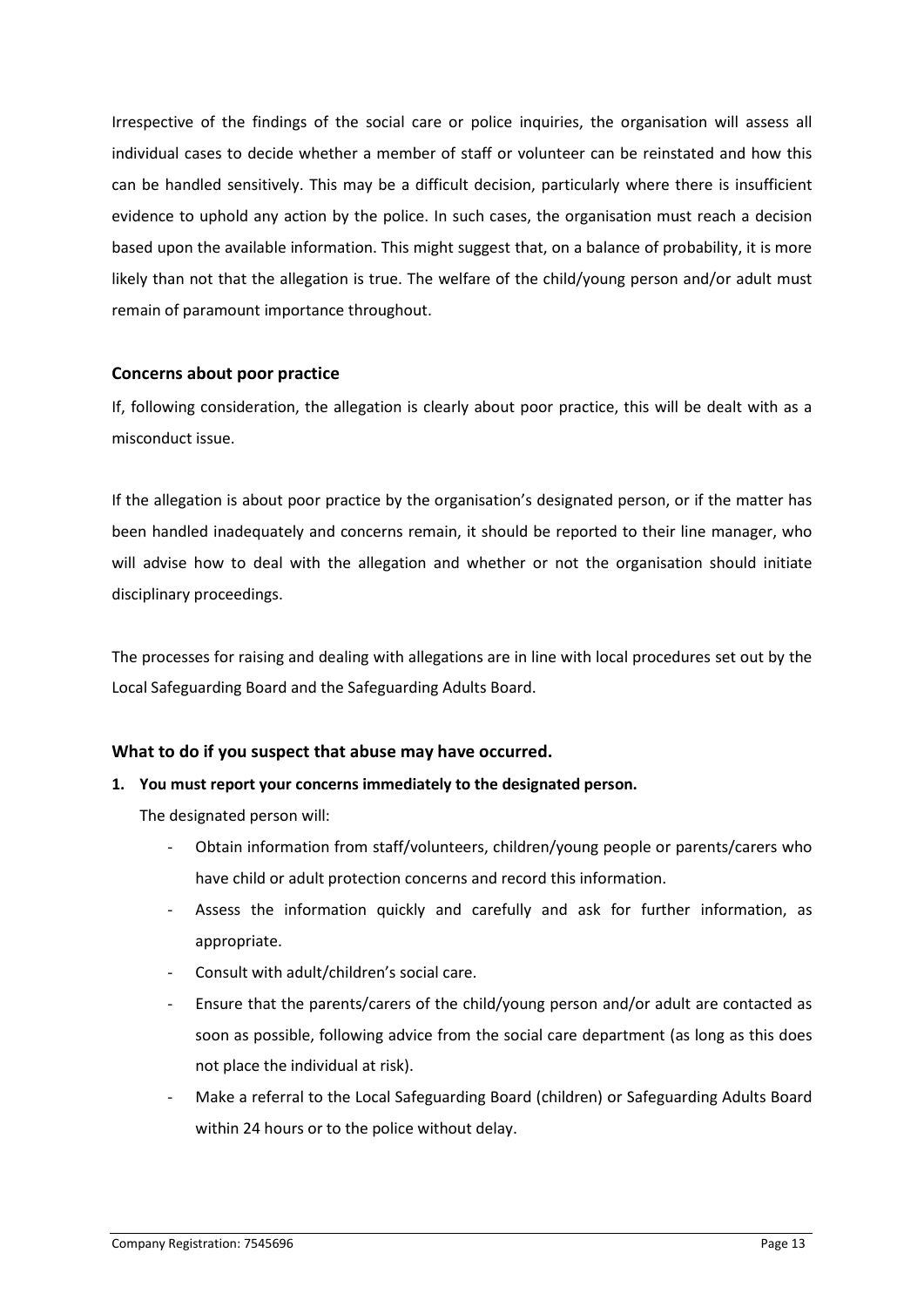If the organisation's designated person is the subject of the suspicion/allegation, the report must be made to their line manager, who will refer the allegation to social care.

#### 2. Suspicions will not be discussed with anyone other than those named above.

#### 3. It is the right of any individual to make direct referrals to the child/adult social care.

If, for any reason, you believe that the designated people have not responded appropriately to your concerns, then it is up to you to contact the child/adult social care directly

#### 4. If an individual makes a disclosure of abuse:

- Use TED Tell, Explain, Describe, do NOT ask the child and or adult any leading questions.
- Make notes as soon as possible (ideally within one hour of being told).
- Write down exactly what the individual has said in their words, what you said in reply and what was happening immediately before you were told (for example, what activity was taking place).
- Record dates, times and when you made the record.
- Keep all your handwritten notes secure.
- Report your discussion to the designated person as soon as possible.
- If the designated person is implicated, you need to report to the deputy designated person.
- If both are implicated, report to their line manager.
- Do not discuss your suspicions or allegations with anyone other than those nominated above.
- The designated person must consider carefully whether or not it is safe for an individual to return home to a potentially abusive situation, and, if necessary, they should take immediate action to contact social care in order to discuss putting safety measures into effect.

#### Managing information

Information will be gathered, recorded and stored in accordance with our Data protection policy and Confidentiality policy.

All staff must be aware that they have a professional duty to share information with other agencies in order to safeguard children and adults at risk. The public interest in safeguarding children and adults at risk may override confidentiality interests. However, information will be shared on a need to know basis only, as judged by the Designated Person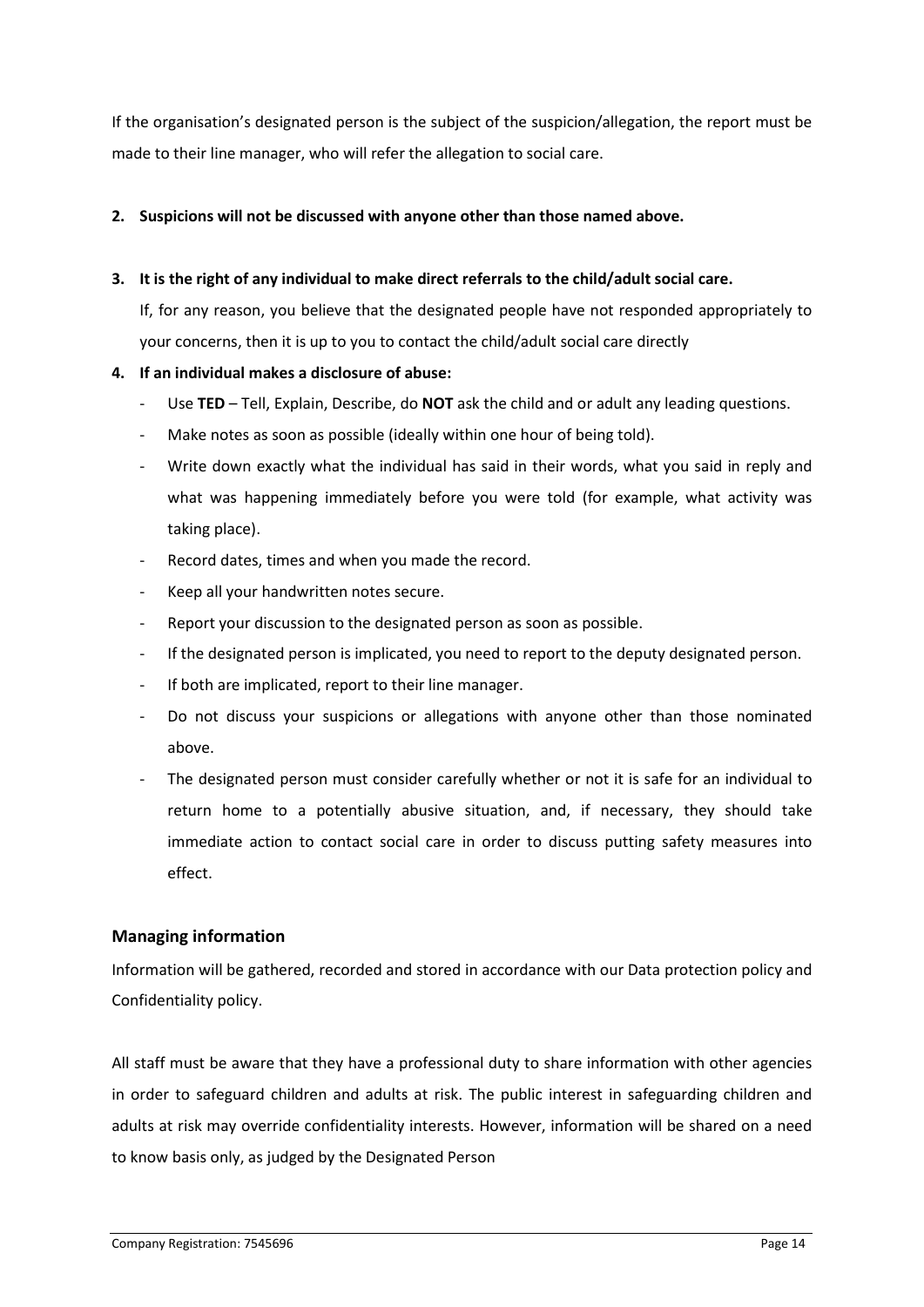All staff must be aware that they cannot promise service users or their families/ carers that they will keep secrets.

#### Support for dealing with the aftermath of abuse

Consideration should be given to the kind of support that children/young people or adults, parents/carers and members of staff/volunteers may need. Use of helplines, support groups and open meetings will maintain an open culture and help the healing process. The Directory of the British Association for Counselling is available from the British Association for Counselling, 1 Regent Place, Rugby CV21 2PJ, tel: 01788 550 899, fax: 01788 562189.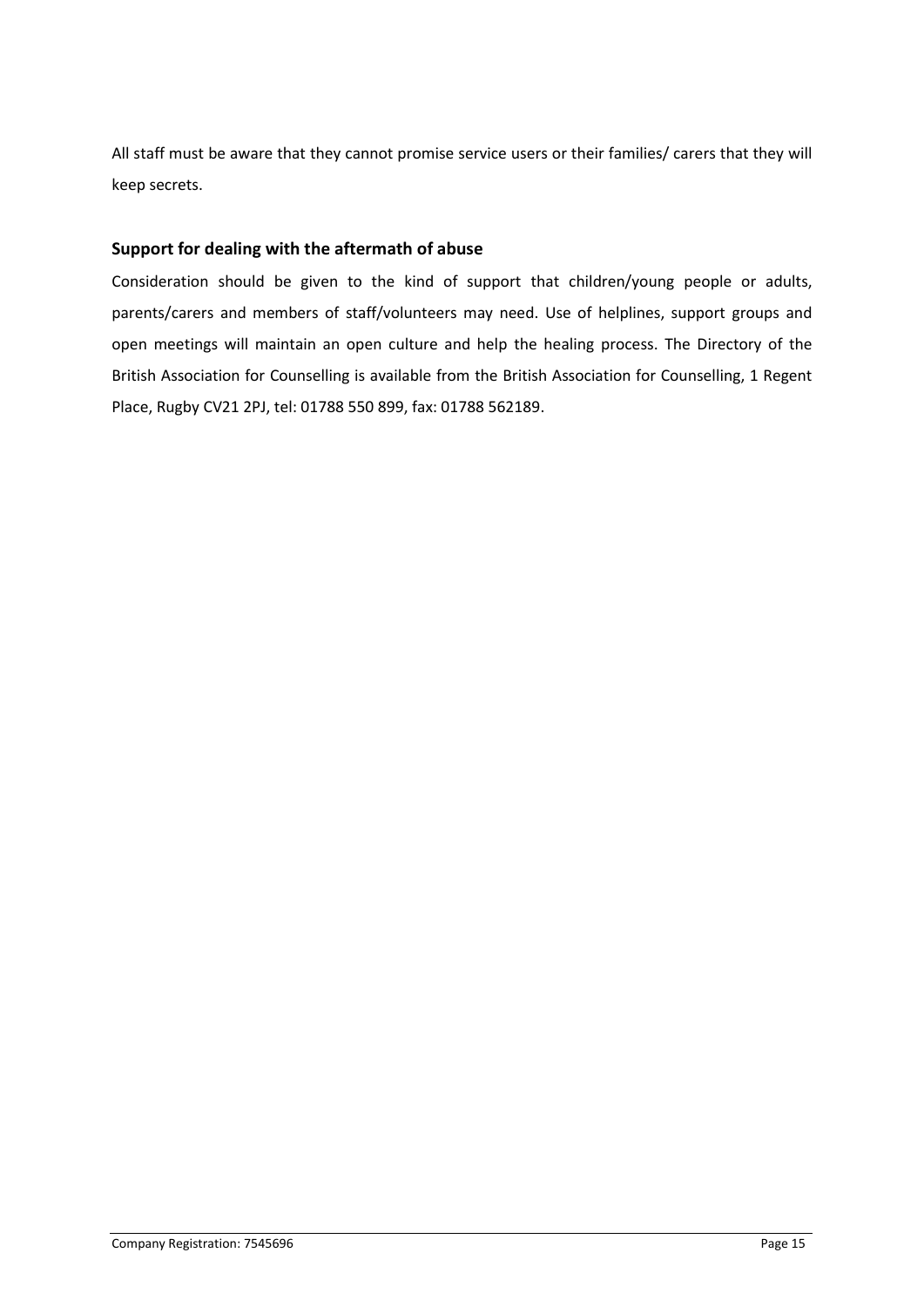# Appendices

- 1 Definitions of abuse
- 2 Good practice guidelines
	- 3 Reporting forms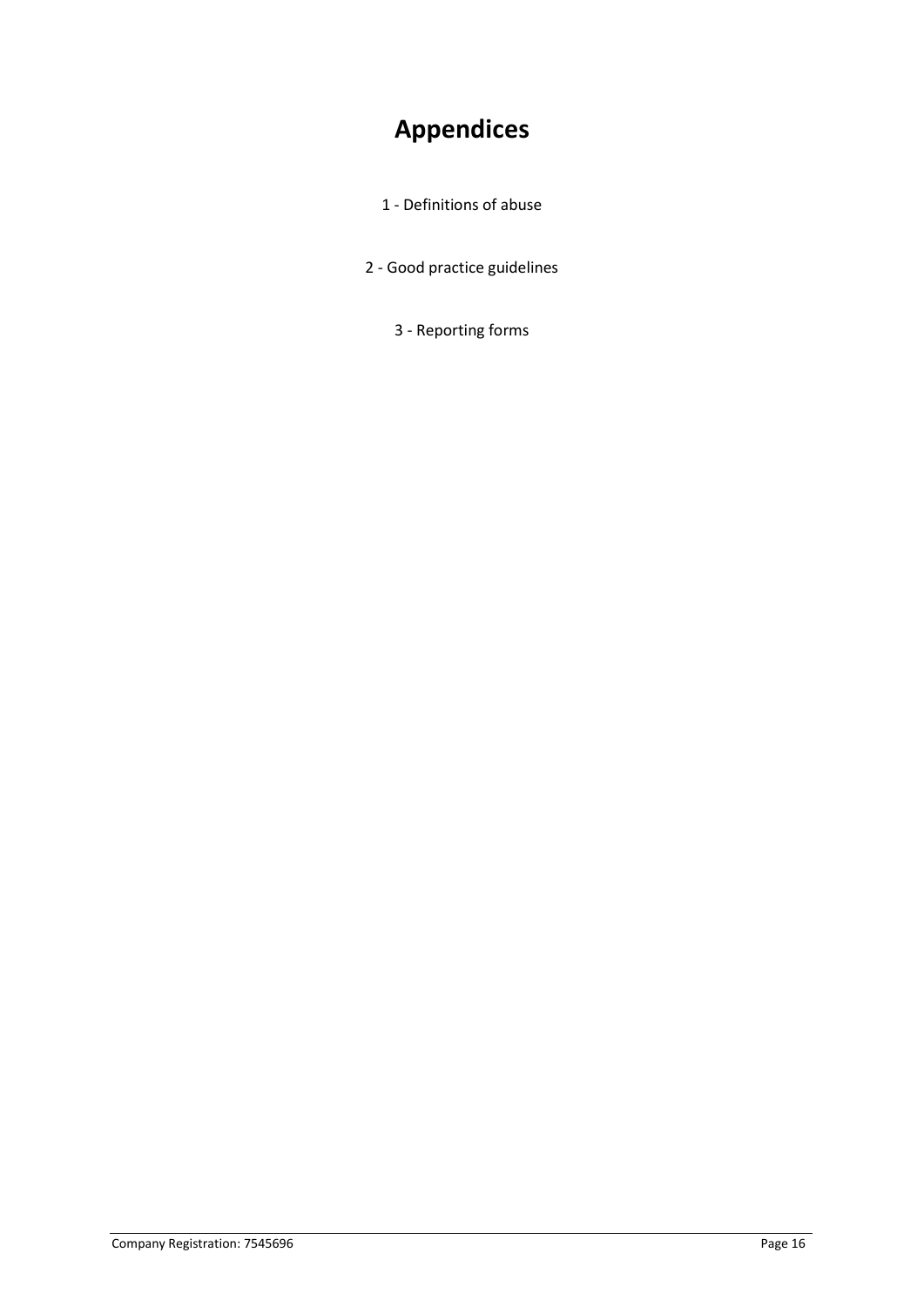## Appendix 1

| <b>Definitions</b><br>of<br>abuse         | Includes hitting, slapping, pushing, kicking, and the misuse of medication,        |  |  |
|-------------------------------------------|------------------------------------------------------------------------------------|--|--|
| <b>Physical</b>                           | restraint, or inappropriate sanctions.                                             |  |  |
|                                           |                                                                                    |  |  |
| Psychological                             | Including emotional abuse, threats of harm or abandonment, forced marriage,        |  |  |
|                                           | deprivation of contact, humiliation, blaming, controlling, intimidation,           |  |  |
|                                           | coercion, harassment, verbal abuse, isolation or withdrawal from services or       |  |  |
|                                           | supportive networks.                                                               |  |  |
| <b>Sexual</b>                             | Including rape and sexual assault or sexual acts to which the adult has not        |  |  |
|                                           | consented, or could not consent or was pressured into consenting.                  |  |  |
| <b>Neglect</b><br>or<br><b>Acts</b><br>of | Including ignoring medical or physical care needs, failure to provide access to    |  |  |
| <b>Omission</b>                           | appropriate health, social care of educational services, the withholding of the    |  |  |
|                                           | necessities of life, such as medication, adequate nutrition and heating.           |  |  |
| <b>Institutional abuse</b>                | Can be different from other forms because it is about who abuses and how           |  |  |
|                                           | that abuse comes about. It can be incidents or poor quality care which             |  |  |
|                                           | regularly happens and is never addressed.                                          |  |  |
| Modern day slavery                        | It can include victims that have been brought from overseas, and people in the     |  |  |
|                                           | UK, being forced to illegally work against their will in many different sectors,   |  |  |
|                                           | including brothels, cannabis farms, nail bars and agriculture.                     |  |  |
| Self-neglect                              | Includes living in grossly unsanitary conditions, suffering from an untreated      |  |  |
|                                           | illness, disease or injury, suffering from malnutrition to such an extent that,    |  |  |
|                                           | without an intervention, the adult's physical or mental health is likely to be     |  |  |
|                                           | severely impaired, creating a hazardous situation that will likely cause serious   |  |  |
|                                           | physical harm to the adult or others or cause substantial damage to or loss of     |  |  |
|                                           | assets, and suffering from an illness, disease or injury that results in the adult |  |  |
|                                           | dealing with his or her assets in a manner that is likely to cause substantial     |  |  |
|                                           | damage to or loss of the assets.                                                   |  |  |
| <b>Discriminatory</b>                     | Including racist, sexist, that based on a person's disability, and other forms of  |  |  |
|                                           | harassment, slurs or similar treatment.                                            |  |  |
| <b>Financial or Material</b>              | Including theft, fraud, exploitation, pressure in connection with wills property   |  |  |
|                                           | or inheritance or financial transactions, or the misuse or misappropriation of     |  |  |
|                                           | property.                                                                          |  |  |

#### These definitions do not minimise other forms of maltreatment.

Note - Recent guidance identifies other sources of stress for children/young people, adults and their families, such as social exclusion, domestic violence, the mental illness of a parent/carer or drug and alcohol misuse. These may have a negative impact on a person's health and development and may be noticed by an organisation caring for a child/young person or adult. If it is felt that a child/young person's or adults well-being is adversely affected by any of these situations, the same procedures should be followed.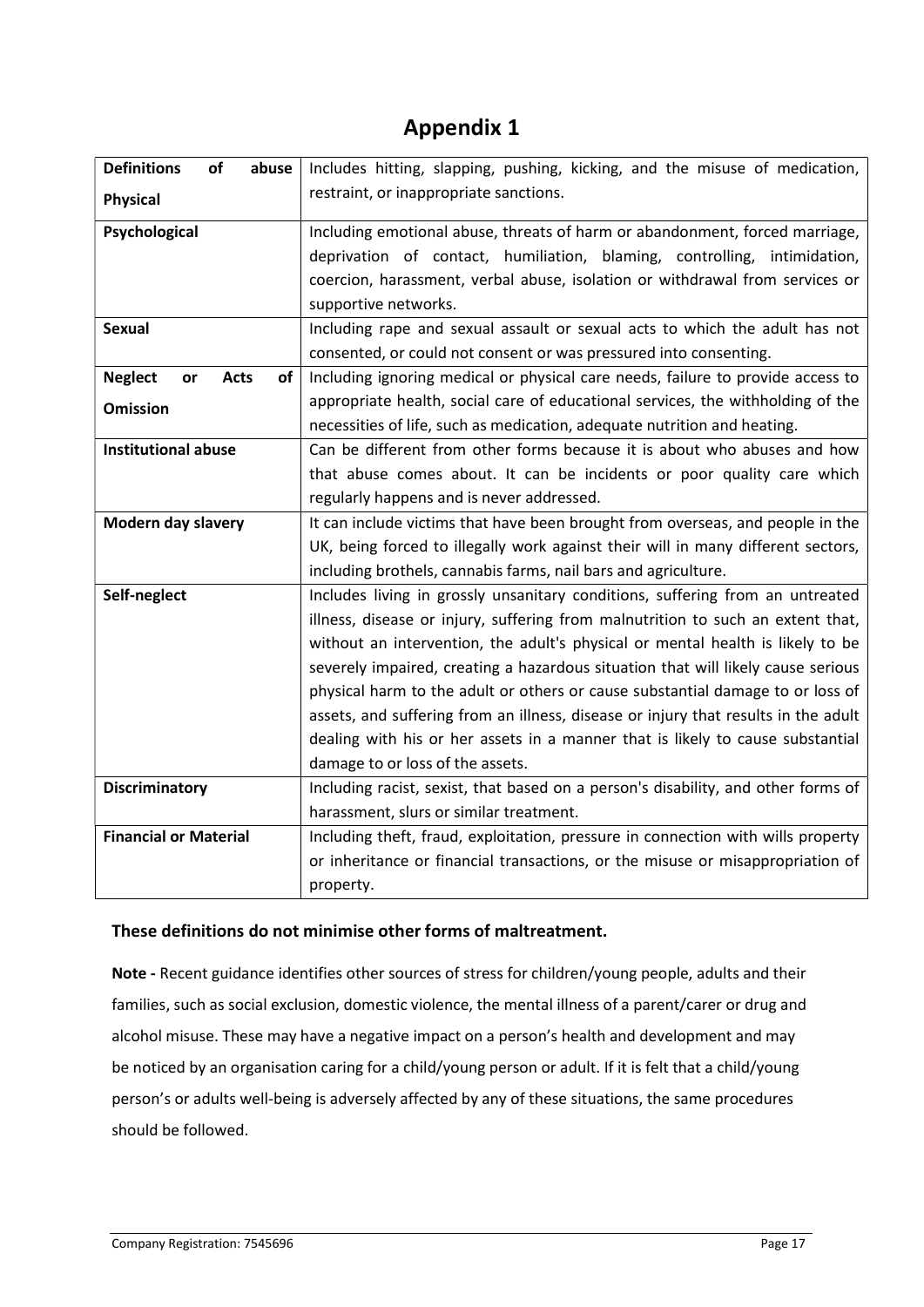## Appendix 2

#### Good practice guidelines

All personnel should be encouraged to demonstrate exemplary behaviour in order to protect themselves from false allegations. The following are common sense examples of how to create a positive culture and climate.

Good practice means:

- Always working in an open environment (for example, avoiding private or unobserved situations and encouraging open communication with no secrets).
- Treating all people equally, and with respect and dignity.
- Always putting the welfare of each child/young person/adult first.
- Maintaining a safe and appropriate distance with children/young people/adults.
- Building balanced relationships based on mutual trust, empowering children/young people and/or adults to share in the decision-making process.
- Making activities and other off-site activities, fun, enjoyable and safe.
- Keeping up to date with technical skills, qualifications and insurance.
- Involving parents/carers wherever possible for example, by encouraging them to take responsibility for children, young people and/or adult in their care.
- Ensuring that parents/carers, staff/volunteers, coaches or officials work in pairs.
- Ensuring that, when mixed groups are taken away, they are always accompanied by a male and a female member of staff/volunteer (but remember that same-gender abuse can also occur).
- Being an excellent role model, including not smoking or drinking alcohol in the company of children/young people/ adults.
- Giving enthusiastic and constructive feedback rather than negative criticism.
- Recognising the developmental needs and capacity of children/young people and not pushing them against their will.
- Securing written consent from parents/carers for staff to act in loco parentis, if the need arises to administer emergency first aid and/or other medical treatment.
- Keeping a written record of any injury that occurs, along with the details of any treatment given.
- Requesting written consent from parents/carers, if it is necessary for staff/volunteers to transport children/young people in their cars.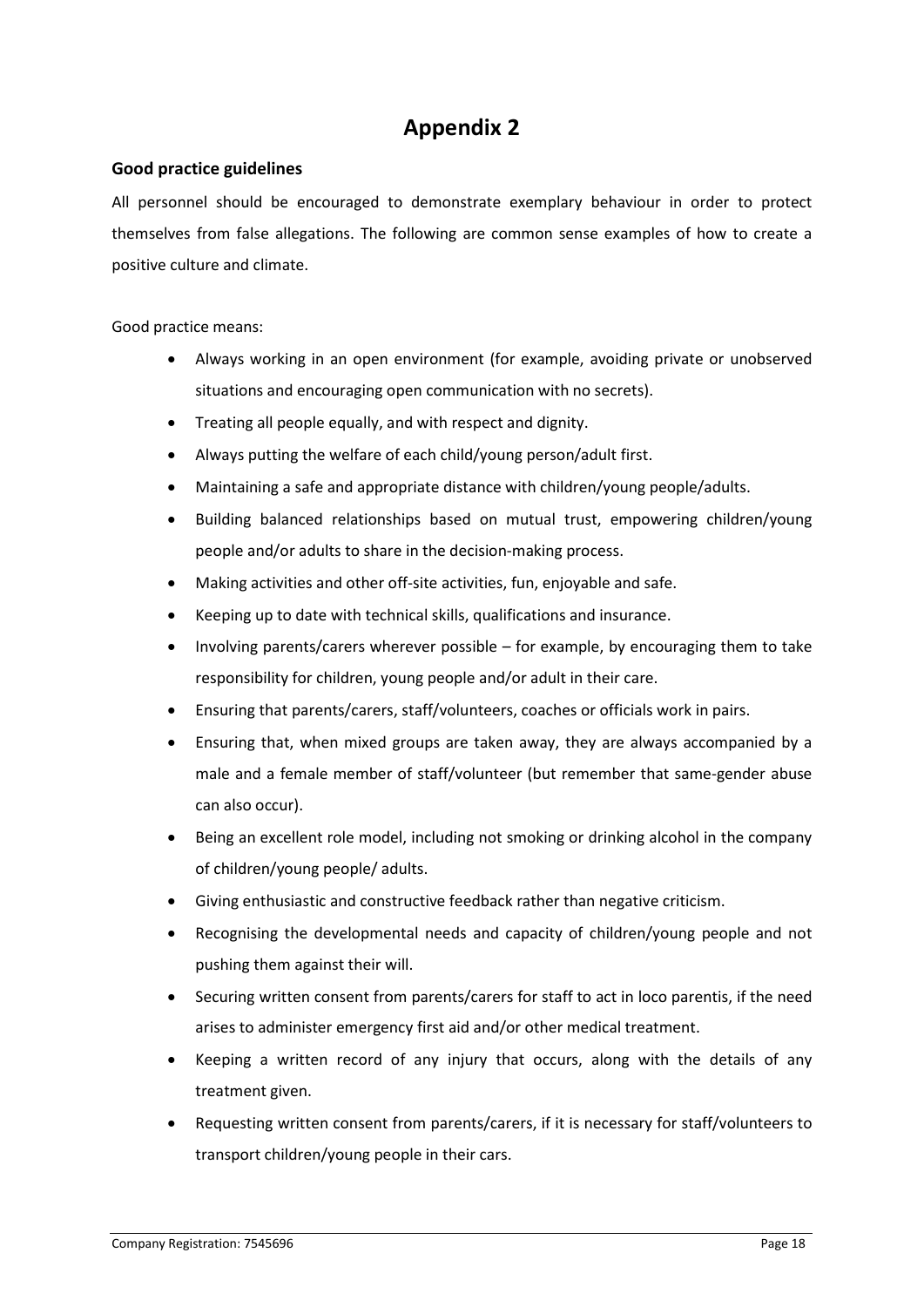#### Good practice when responding to a disclosure

With both children and adults there are a few things to remember NOT to do:

- Do not ask any direct questions.
- Do not interview the person.
- Do not examine marks and injuries.
- Do not ask them to remove clothing.
- Do not take photographs.
- Do not give an OPINION or talk about your own experiences.
- Do not get them to write anything down.

#### Responding to a disclosure

- It is important not to make promises that you may not be able to keep.
- Do not say that you will keep confidential what an individual is about to tell you, as you may have a duty to share it with others.
- Find an appropriate early opportunity to explain that it is likely that the information will need to be shared with others.
- Stay calm and listen carefully to what the person is saying.
- Allow the person to continue at their own pace.
- Ask questions for clarification only and at all times avoid asking questions that suggest a particular answer.
- Reassure the person that they have done the right thing in telling you.
- Tell them what you will do next and with whom the information will be shared.
- As soon as possible, record in writing what was said, using their own words.
- Make a note of the date, time, any names mentioned and to whom the information was given, and ensure that the record is signed and dated.

#### Helpful statements to make

- 'I believe you (showing acceptance of what the person says).'
- 'Thank you for telling me.'
- 'It's not your fault.'
- 'I will help you.'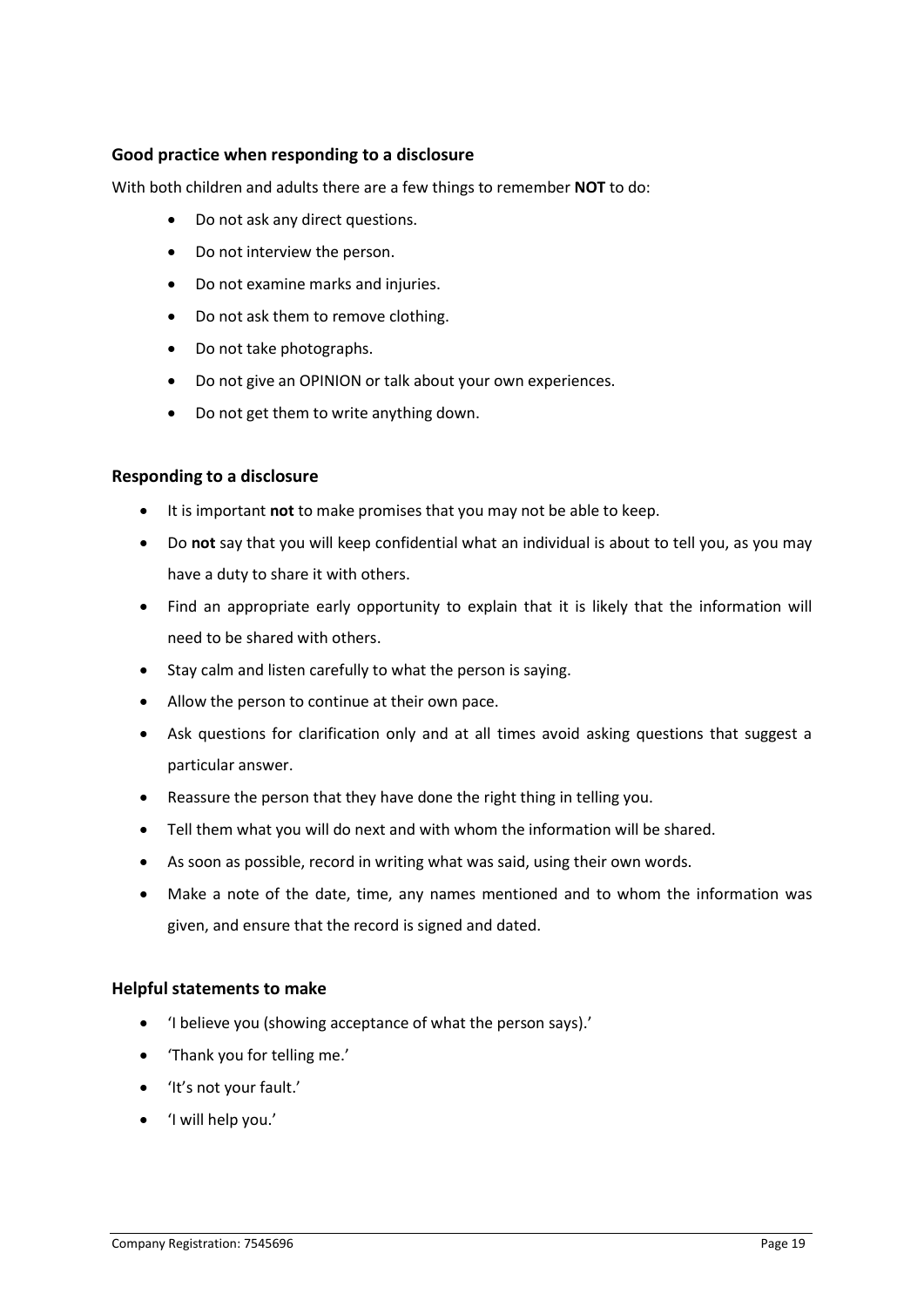#### Do not say:

- 'Why didn't you tell anyone before?'
- 'I can't believe it!'
- 'Are you sure that this is true?'
- 'Why? Who? When? Where?'
- Never make promises you can't keep.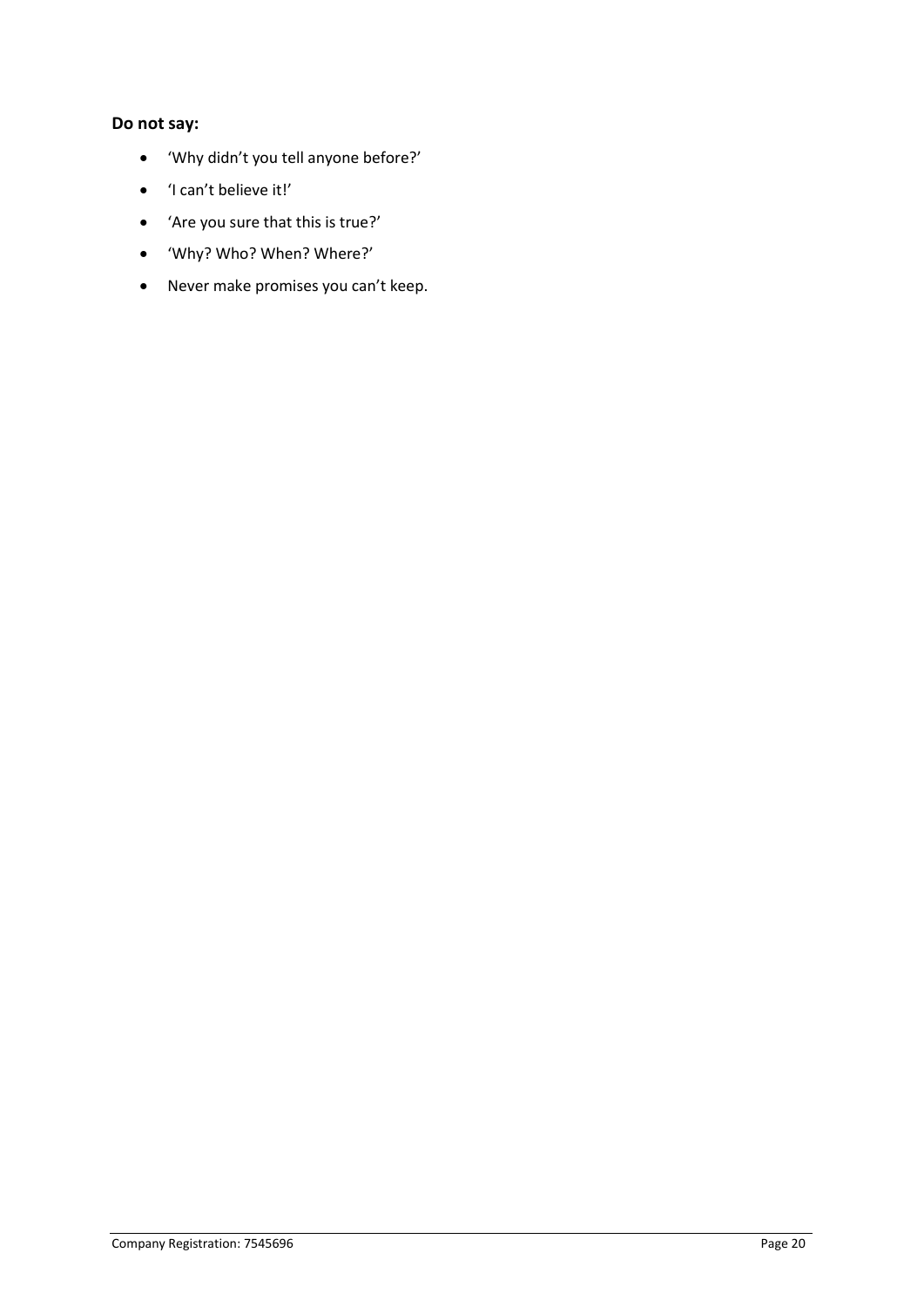## Appendix 3 - Reporting allegations or suspicions of abuse

If you have any concerns about a child/young person or adult being abused, you should inform the designated person named on the first page of the policy.

| Name of person reporting:                        |                                               |                |  |  |  |
|--------------------------------------------------|-----------------------------------------------|----------------|--|--|--|
| Name of child/young person/adult:                |                                               |                |  |  |  |
| Age:                                             |                                               | Date of birth: |  |  |  |
| Ethnicity:                                       |                                               | Religion:      |  |  |  |
| First language:                                  |                                               | Disability:    |  |  |  |
| Parent's/carer's name(s):                        |                                               |                |  |  |  |
| Home address:                                    |                                               |                |  |  |  |
|                                                  |                                               |                |  |  |  |
|                                                  |                                               |                |  |  |  |
| Postcode:                                        |                                               |                |  |  |  |
| Telephone numbers:                               |                                               |                |  |  |  |
|                                                  | Are you reporting your own concerns or        |                |  |  |  |
| someone else's? Please give details.             |                                               |                |  |  |  |
|                                                  |                                               |                |  |  |  |
|                                                  |                                               |                |  |  |  |
|                                                  |                                               |                |  |  |  |
|                                                  | Give a brief description of what has prompted |                |  |  |  |
| the concerns - include date, time and an outline |                                               |                |  |  |  |
| of specific incidents.                           |                                               |                |  |  |  |
|                                                  |                                               |                |  |  |  |
|                                                  |                                               |                |  |  |  |
|                                                  |                                               |                |  |  |  |
|                                                  | Any physical signs? Behaviour signs? Indirect |                |  |  |  |
| signs?                                           |                                               |                |  |  |  |
|                                                  |                                               |                |  |  |  |
|                                                  |                                               |                |  |  |  |
|                                                  |                                               |                |  |  |  |
| Have you spoken to the child/young person/? If   |                                               |                |  |  |  |

#### Confidential recording sheet